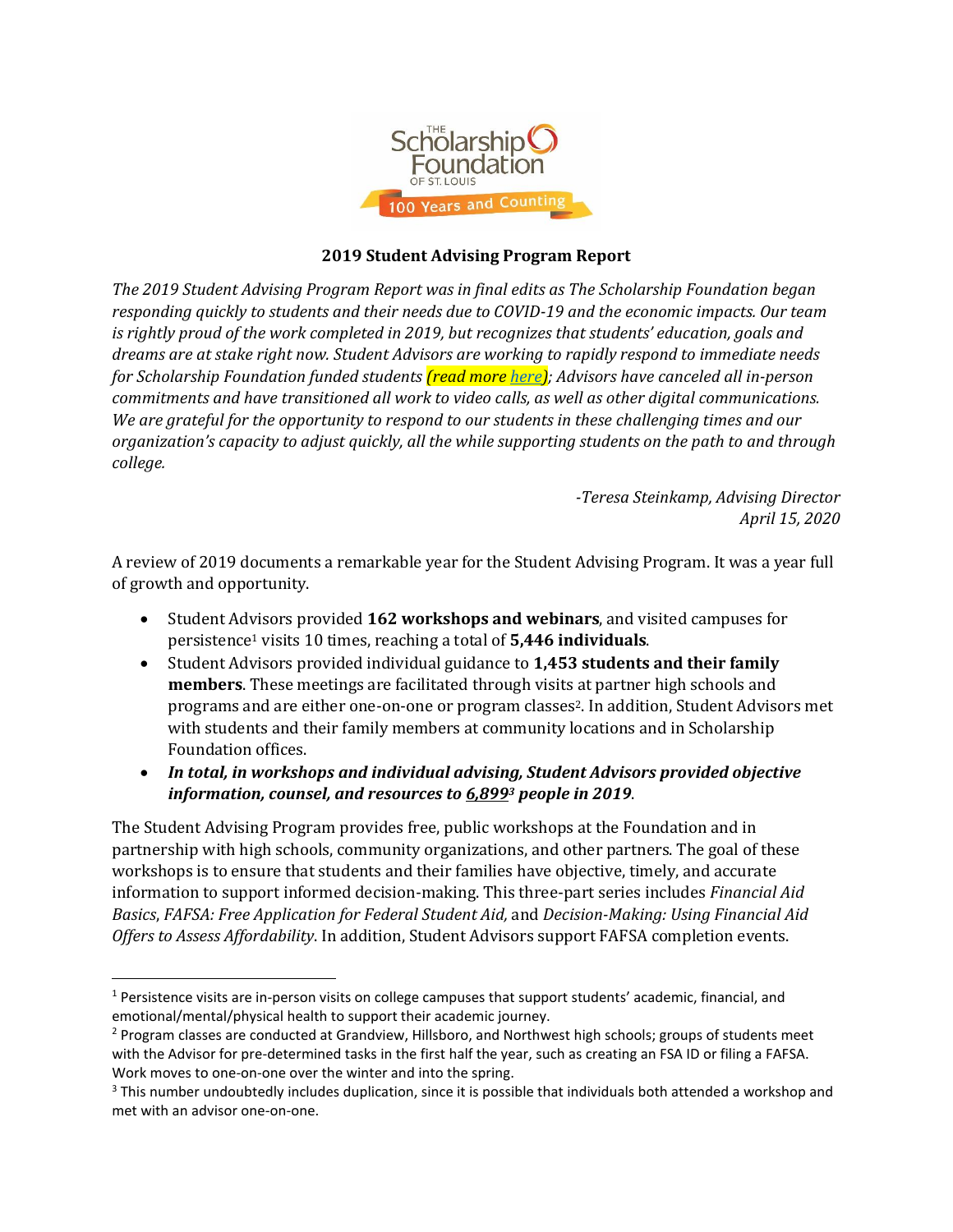Student Advisors may present on The Scholarship Foundation's interest-free loan and/or grant programs, including programs emphasizing a grant, such as BJC Scholars Fund, Centennial Collaboration Scholarship, or rootEd. Finally, Student Advisors are content experts on a range of financial aid-related topics and are routinely asked to share that expertise with schools, districts, state-wide organizations, and, increasingly, nationally.

| <b>Workshop/Event Type</b>           | <b>Number of</b>        | Participants |
|--------------------------------------|-------------------------|--------------|
|                                      | <b>Workshops/Events</b> |              |
| Decision-Making: Using Financial Aid | 11                      | 88           |
| Offers to Assess Affordability       |                         |              |
| Financial Aid Basics or              | 39                      | 1,588        |
| Financial Aid Basics 2.0             |                         |              |
| FAFSA: Workshops & Completion        | 35                      | 835          |
| Content Experts/Professional         | 11                      | 641          |
| Development                          |                         |              |
| <b>College Fairs</b>                 | 6                       | 387          |
| Scholarship Foundation Informational | 16                      | 564          |
| Presentations <sup>4</sup>           |                         |              |
| Hybrid Workshops <sup>5</sup>        | 33                      | 926          |
| Community Outreach <sup>6</sup>      | 11                      | 299          |
| <b>Campus Visits</b>                 | 10                      | 118          |

Through workshops and presentations, Student Advisors engaged with students, families, and direct service practitioners through 162 workshops, presentations, and other outreach efforts. That is compared to 127 in 2017 a 28% increase over the past two years. This increase was possible due to the addition of the Partner Program Student Advisor and the part-time Jefferson County Student Advisor. Demand has continued to outpace staff capacity; requests are reviewed on a priority basis and may be turned down as necessary to ensure that staff are reaching students and families with great financial need.

## **Partner Sites and Programs**

In 2018, The Scholarship Foundation added the Partner Program Student Advisor. This position blossomed out of a past effort to connect students in various partner organizations to ScholarShop clothing for educational and professional opportunities. Over the past year, Partner Program Student Advisor Robert Sagastume worked with students in five partner programs: Beyond Housing, De La Salle, Epworth Children and Family Services, LifeWise (formerly Kingdom House), and Marian Middle School Graduate Support.

<sup>4</sup> These are presentations that provide an overview of Scholarship Foundation programs and services or are presentations to a group of students eligible for one (or more) specific grant opportunities, such as BJC Scholars Fund, Centennial Collaboration Scholarship, or rootEd.

 $<sup>5</sup>$  Hybrid workshops are any that are a mixture of two or more other workshops. So, for example, part of the</sup> *Financial Aid Basics* and part of the *FAFSA* curriculum.

 $6$  These events are a wide range of public engagement with students, families, and the broader public that are not necessarily a workshop, presentation, or other category, but were important outreach opportunities in 2019.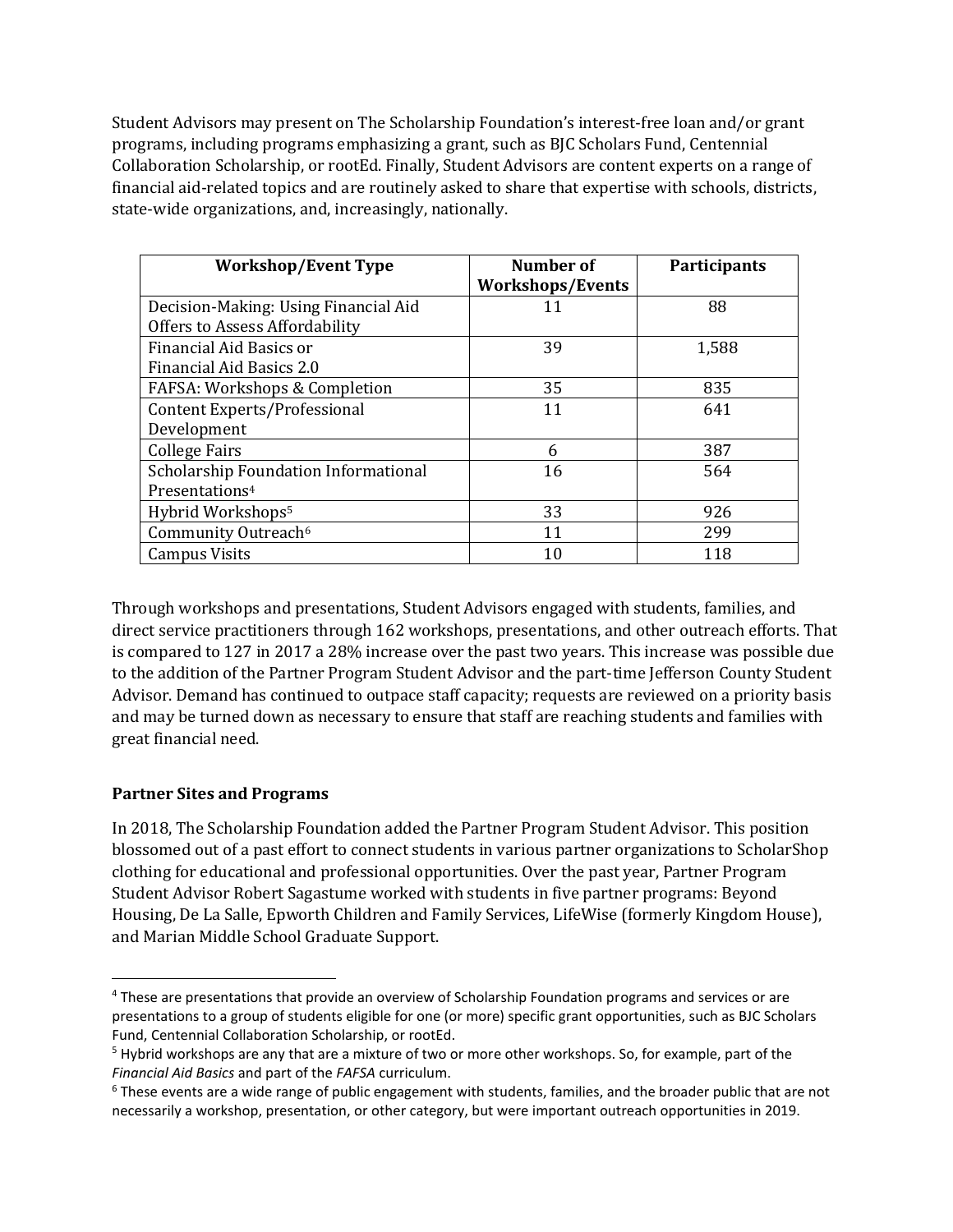Student Advisors continue to partner with high schools throughout the metro-area, working with students on critical tasks related to navigating the path to college. In 2019, The Scholarship Foundation worked with the following high schools:

North Tech High School

Collinsville High School Northwest High School De Soto High School Pattonville High School Fox High School Ritenour High School Grandview High School Seckman Senior High School Hillsboro High School SIUE East. St. Louis Charter High School Madison Senior High School Windsor High School

## **Persistence Advising**

The work Student Advisors do with students funded through The Scholarship Foundation's interest-free loan and grant programs is more crucial than ever. In 2019, Advisors continued to support students on academic and financial matters, seeking to ensure persistence to graduation. However, there is an evolving and growing need to support students on psycho/social/emotional matters, health (physical, mental, and emotional), safety concerns, and other necessities such as housing, food, etc.

All students awarded by the Foundation need funding to afford their educations; not all students require Student Advising services. Every relationship between an Advisor and student is different, based upon the needs of that specific student. Because the Foundation understands that relationship is a critical component to persistence support, Advisors can focus on relationshipbuilding and rapport as foundational elements to supporting a student's academic success, financial well-being, and emotional/mental/physical health.<sup>7</sup>

The need for advising services may change over the course of a student's relationship with the Foundation. As a result, Student Advisors connect with students during campus visits and in several other strategic ways. All first-year students receive a phone call in the fall semester, to check-in on the first few weeks of college. Additionally, each student receives a personalized renewal reminder call or text from a Student Advisor. Student Advisors also: offer academic counseling to students who experience a semester with a less than 2.0 GPA; provide student loan counseling to students who have borrowed federally (against Foundation policy) in a prior academic year; and, advise students whose records reflect credit hours earned that may delay graduation.

In 2019, Student Advisors followed up with 20 students related to an academic concern, 57 students due to federal borrowing, and, 232 students related to credit hours.

As the Advising Program begins 2020 with 4.5 Advisors, the program continues to respond to community need with:

- More Advisors to meet with students;
- Opportunity to work in new areas and in different ways;

 $7$  These needs have increased as a result of COVID-19 and the economic peril associated. The Foundation has trauma training planned for our staff, especially advisors.